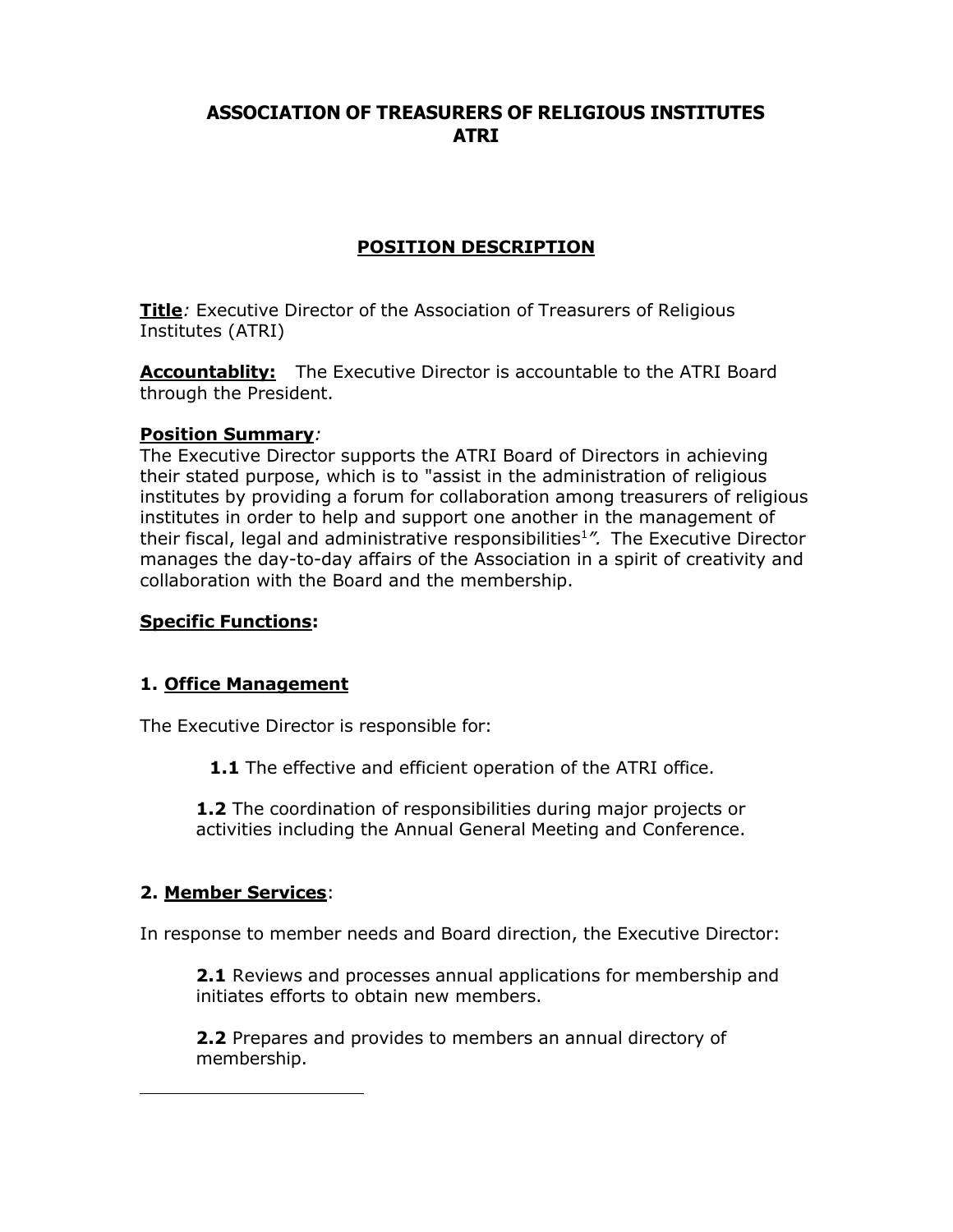**2.3** Prepares and edits a periodic newsletter that is sent out electronically and by post.

**2.4** Serves as a resource/referral person for members and other related professionals.

**2.5** Identifies and provides access to reliable and current information.

**2.6** Provides to members by request a list of resources available through the ATRI office.

**2.7** Provides annual updates of new resource materials.

**2.8** Manages and upgrades the ATRI Website as required.

**2.9** Is the main organizer of the Annual Conference and is the Chairperson of the Planning Committee. The Executive Director reports to the Board on the conference progress.

**2.10** Coordinates periodic reviews and updates of the ATRI Resource Manual.

### **3. Fiscal Management:**

In response to member needs and Board direction, the Executive Director:

**3.1** Is responsible for the preparation of the annual budget in consultation with the Finance Committee**;** for the management of office, program and ATRI finances**;** for the keeping of the accounts of the Association and for the providing of relevant information to the Finance Chair.

**3.2** Works in conjunction with the Finance Committee in making major investment decisions; in reviewing the Financial Report to be presented to the Board; and in preparing the Financial Report for the Annual Meeting.

### **4. Collaboration with Other Groups**:

In response to member needs and Board direction, the Executive Director:

**4.1** Collaborates with groups in activities, which will enhance the services available to ATRI members.

**4.2** Responds to guidelines for appropriate groups and/or issues involving collaboration as determined by the Board. In the absence of specific guidelines, the Executive Director should participate within realistic limits of time and expertise.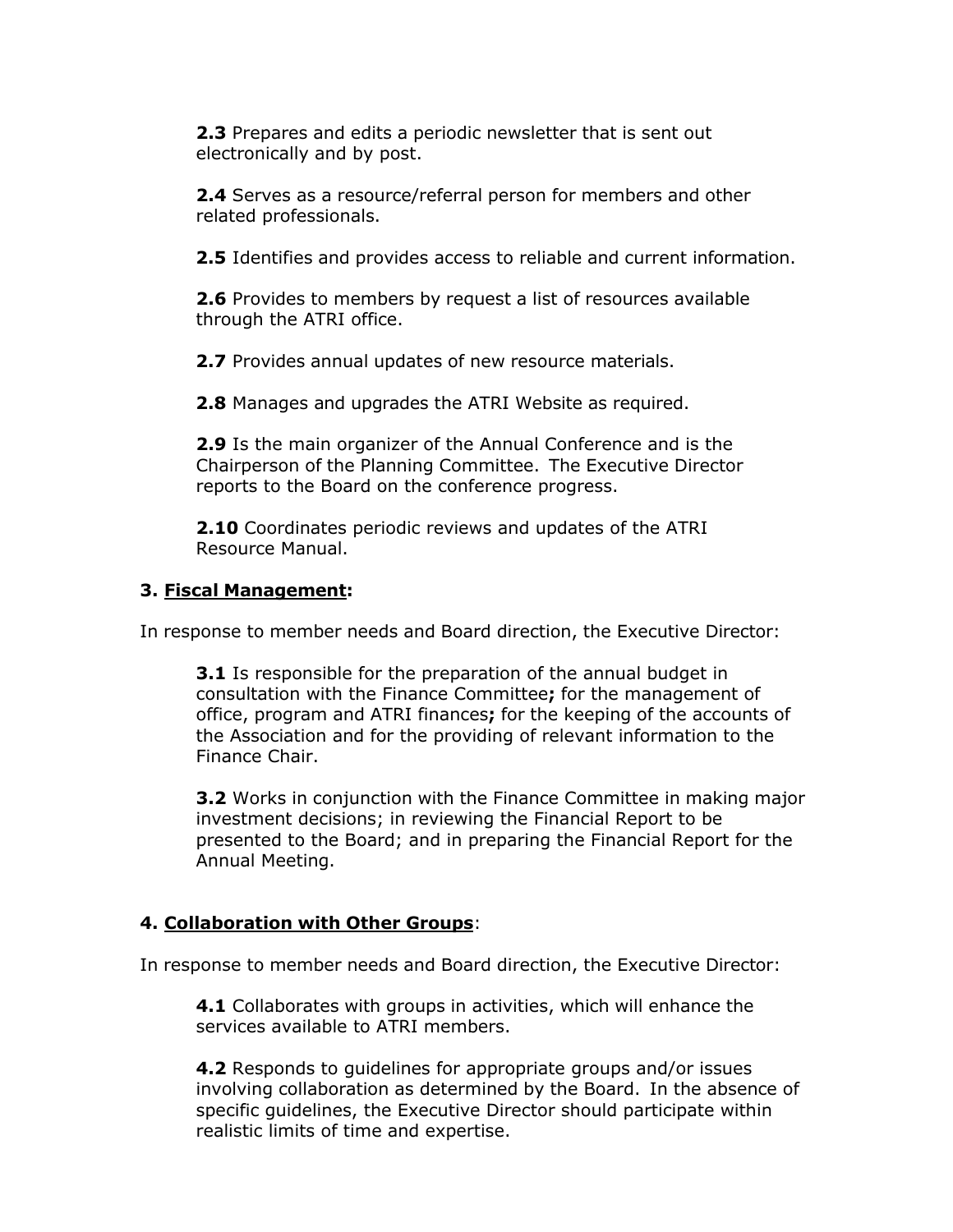**4.3** Assumes the function of official representative of the Association in the absence of and under the specific direction of the President of ATRI when called upon to do so.

**4.4** Liaison with legislative authorities such as Service Canada and the CRA on matters of common interest to ATRI member congregations.

# **5. Board of Directors Relationship:**

In response to member needs and Board direction, the Executive Director:

**5.1** Acts as the recording and correspondence secretary of the Board of Directors.

**5.2** Finds accommodations for committee and Board meetings**;** attends all Board of Directors meetings**;** prepares resource materials as required for Board and committee meetings; is responsible for the distribution of agendas, minutes, and related reports and provides other support services as needed.

**5.3** Maintains files of all Board minutes and AGM minutes at the ATRI office.

**5.4** Presents a written report on the activities of the office at each Board meeting.

**5.5** Relates to all committees of the Board.

**5.6** Archives minutes of all Board Committees.

## **6. Evaluation**

**6.1** There shall be regular performance reviews of Executive Director, and feedback conversations with the Board and/or Board President.

## **7. Qualifications:**

The person selected for Executive Director shall have:

- Administrative and/or financial experience in a religious congregation
- Administrative and organizational skills
- Flexibility to travel
- Capacity to work independently